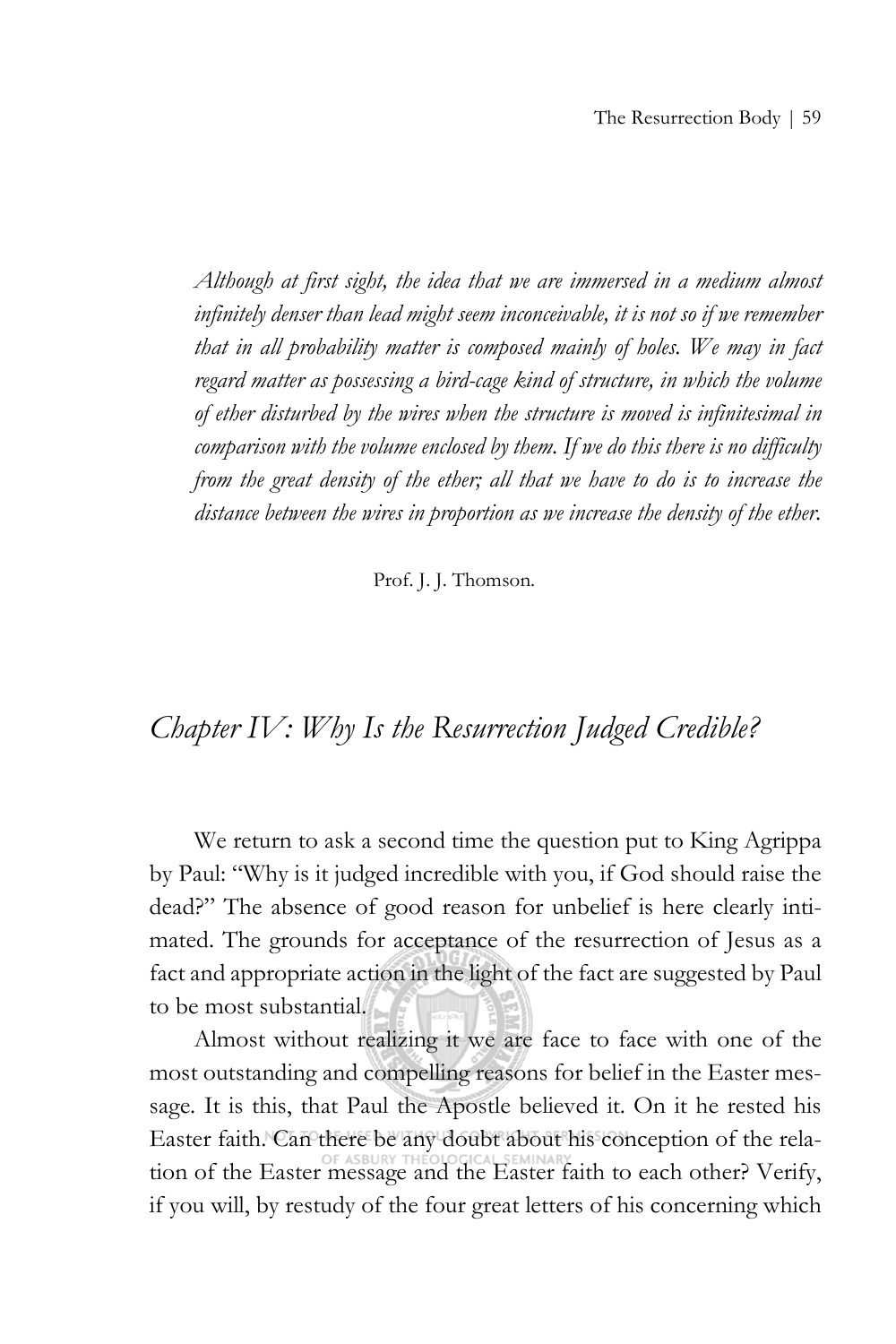the boldest criticism has not even suggested doubt; viz.: The letters to the Corinthians, and the Epistles to the Galatians and the Romans. Remember as you do this that these letters all were written less than thirty years after the death of Jesus to companies of Christians living in the three distinct and distinctive regions bordering on the north of the Great Sea, Asia Minor, Greece, and Italy. Remember also that they were written by a man who formerly had most bitterly opposed both the message and the faith of Easter.

It will be helpful to clarity of thought and consequent fairness of judgement to be keeping in mind Professor Harnack's position as we proceed. This position represents the most up-to-date, the only and final, stand which can be taken by those who reject the Pauline teaching concerning the resurrection. Professor Harnack's belief, we repeat, is that the Easter message, which consists of the empty grave and the appearances of Jesus in His resurrection body, must be distinguished from the Easter faith. The message, he affirms, we can no longer hold. Without it, however, he maintains that we must hold the faith, which is that Jesus is alive. In the words of another, Professor Harnack's position is adopted thus: "I don't believe in the bodily resurrection of Jesus.—Jesus alive? Yes. But I just can't believe in the bodily resurrection."

It is thus clearly seen that the Modernist boldly rejects the documentary evidence. We frankly accept it, not blindly, but with fairly complete knowledge of the situation. Instead of accepting the statement of the Modernist to the effect that "every scholar knows" his (the Modernist's) position to be true, we are able to go only so far as to affirm that "some scholars think" the Modernist position true. It should not be forgotten for a moment that the rejection of the evidence is made critical and not on judicial grounds. The documents already referred to (the letters to the Corinthians, the Romans and the Galatians), as well as the remainder of the New Testament are received in courts of civilization as reliable and trustworthy testimony. The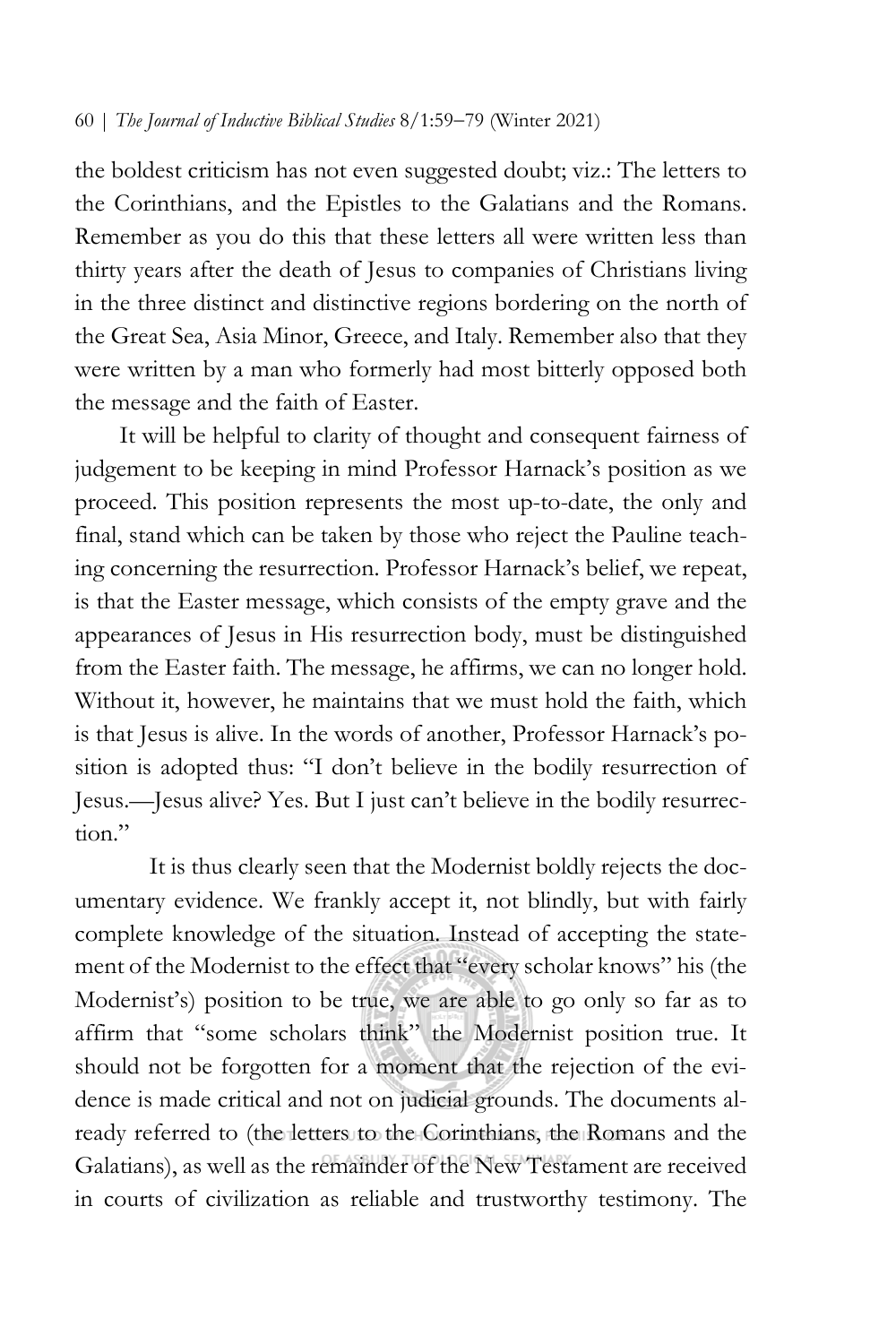judges of the earth have not considered themselves justified in proceeding as far as the critics of the Church.

We fain would pause to ask in all candor which "on the face of it" is the more reasonable, the Biblical position, or that of Professor Harnack. The Biblical records proceed upon the basis that the Easter message and the Easter faith belong together. The every-day, common, and usually safe judgement of mankind, we believe, will continue to think that the Easter faith cannot exist without the Easter message, any more than a house can stand without a support of some kind under it, or that a tree can bear fruit without roots. How can a tree be a tree at all, without its underground counterpart?

The organizing centre of our answer to the question, Why accept the Easter message? is the fact that the first generation of Christians believed it. This fact of belief on the part of the Apostolic group and the first century Christians we are confident can be adequately accounted for only on the basis of the resurrection as a fact.

Leading up to this answer in somewhat fuller form, let us closely examine selected representative portions of the Biblical record that we may grasp clearly its own way of conveying the Easter message.

# **The Empty Tomb in the Gospel by John**

The empty tomb is in evidence in each of the four Gospels. The account, most challenging, and offering opportunity for direct, intensive, first-hand, psychological testing by any reader, is found in the first ten verses of the twentieth chapter of St. John. That this record can be a fabrication is to me unthinkable. Please follow in the study of it and judge for yourself.

The account reads as follows (see John 20:1-10):

OF ASBURY THEOLOGICAL SEMINARY

"Now on the first day of the week cometh Mary Magdalene early, while it was yet dark, unto the tomb, and seeth the stone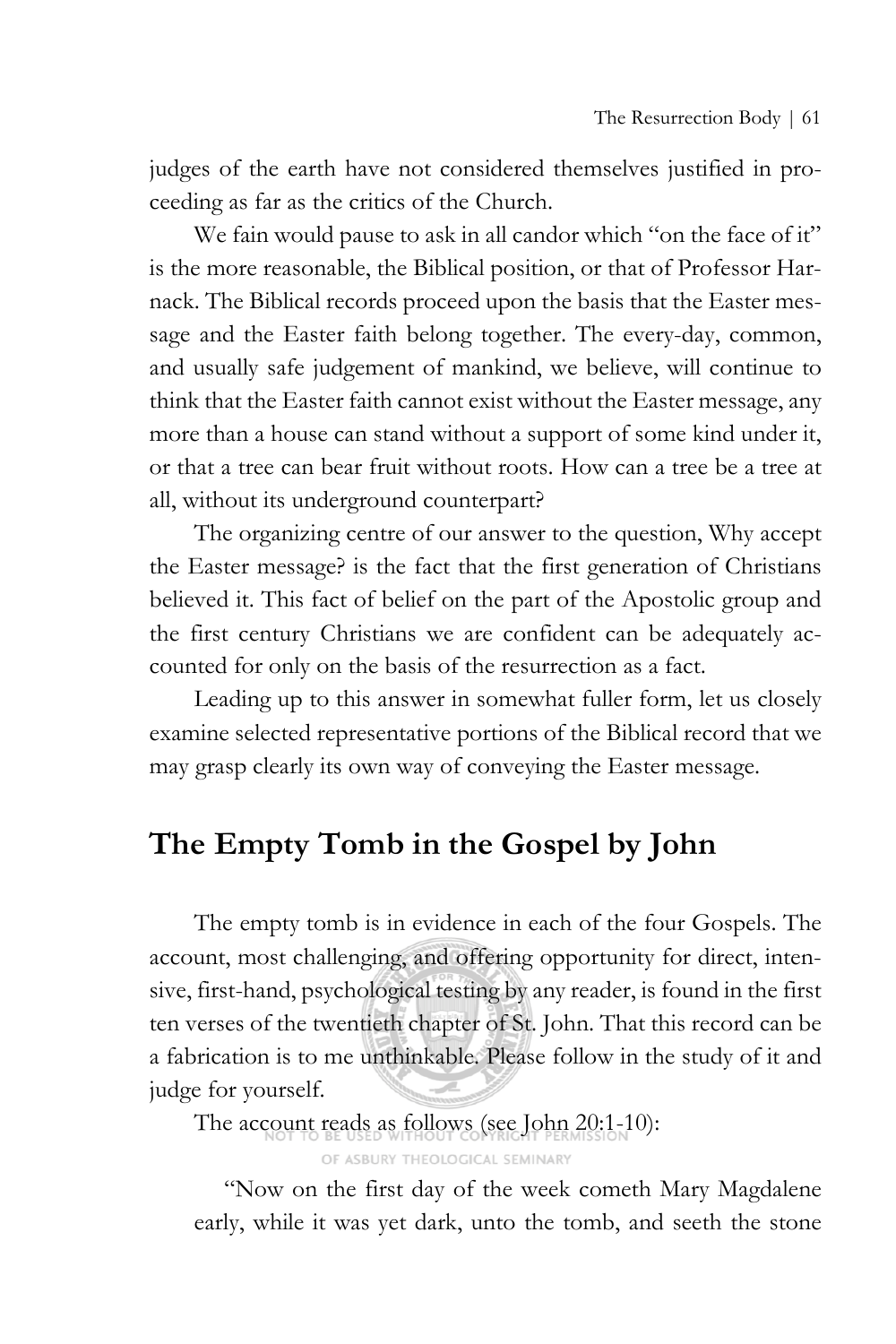taken away from the tomb. She runneth therefore, and cometh to Simon Peter, and to the other disciple whom Jesus loved, and saith unto them, They have taken away the Lord out of the tomb, and we know not where they have laid him. Peter therefore went forth, and the other disciple, and they went toward the tomb. And they ran both together: and the other disciple outran Peter, and came first to the tomb; and stooping and looking in, he seeth the linen cloths lying; yet entered he not in. Simon Peter therefore also cometh, following him, and entered into the tomb; and he beheld the linen cloths lying, and the napkin that was upon his head, not lying with the linen cloths, but rolled up in a place by itself. Then entered in therefore the other disciple also, who came first to the tomb, and he saw, and believed. For as yet they knew not the scripture, that he must rise again from the dead. So the disciples went away again unto their own home."

Observe carefully as we proceed and use your historical imagination freely in order to picture the scene accurately in all its details.

1. The tomb is the centre of attention in the account. Note, "unto the tomb," "from the tomb," "out of the tomb," "toward the tomb," "to the tomb," "into the tomb," "to the tomb."

In this new tomb the body of Jesus had been placed. A great stone had been rolled against the door. Upon the stone had been put the seal of the Roman Empire. Watchers had been on guard to keep the tomb from being disturbed.

2. This tomb is approached by three different people, Mary Magdalene, Peter, and "the other disciple who Jesus loved." Mary came to it (presumably walking). From it she went *running*. The other two *came* running. For awhile after they started they ran together. One of them, the younger, running faster than the other, reached the tomb first.

3. The reason why Mary ran from the tomb to which she came walking, was because she saw something which led her to jump to an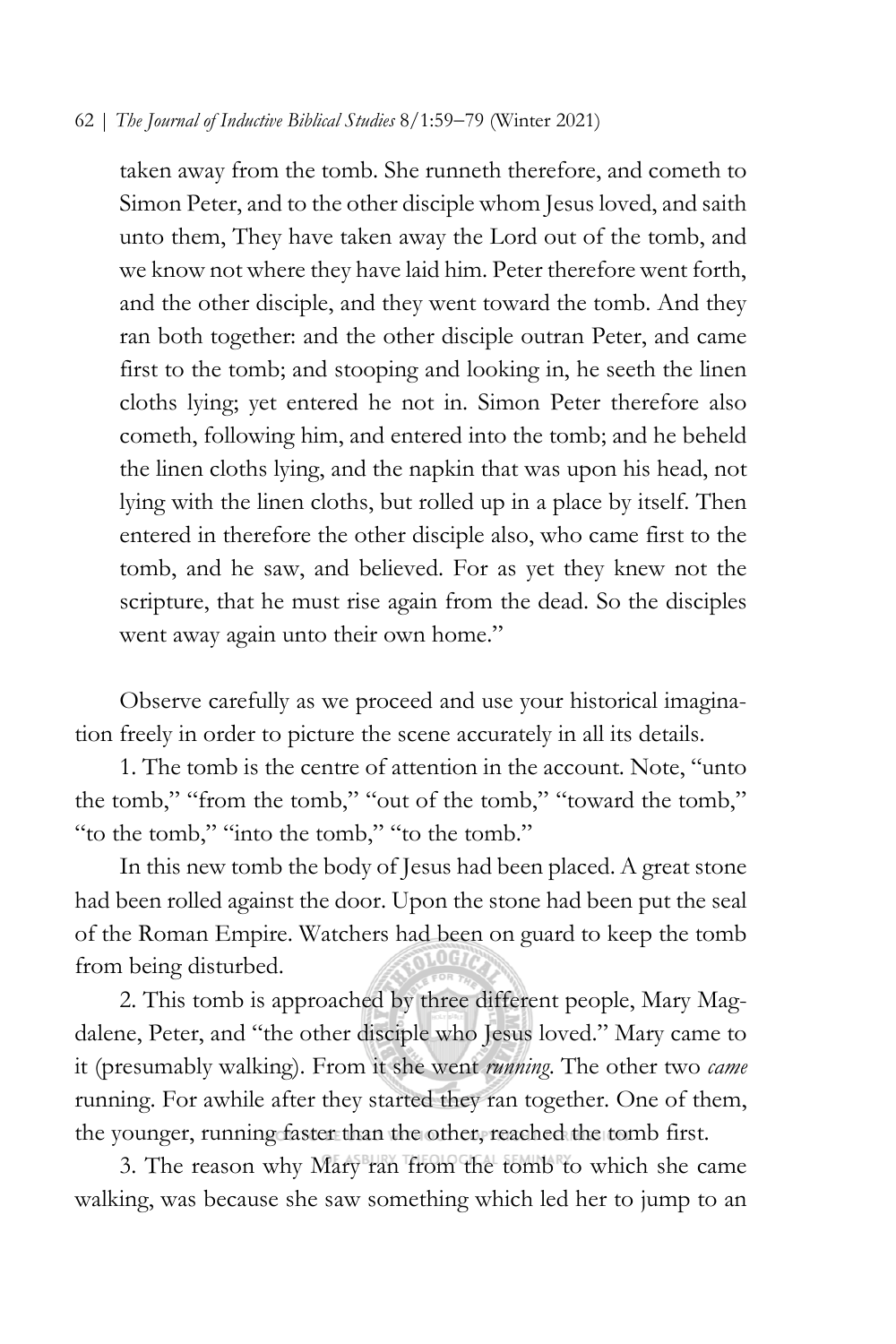exciting conclusion. What she saw was that the tomb was open. The stone which had been rolled against the door of the tomb had been taken away. "She saw the stone taken away." The inference was that somebody had taken away the body of Jesus. In this she was mistaken, but fast as her feet could carry her, she went to the disciples and told them what she believed, namely, that the body of Jesus had been removed from the tomb. Imagine the excitement with which she informed these men, and the promptness with which they must have started toward the tomb. The account gives me the impression that they became more eager as they proceeded, and if possible ran faster and faster. One was younger than the other and consequently could run faster. He reached the tomb first, but was not the first to enter. There is psychology here which fits perfectly the collection of records concerning the events and persons involved.

4. "The other disciple" is the second one in the account who is said to have seen something. Mary was the first. She saw *from without*  the tomb the stone rolled away, and inferred what was not true from what she saw. "The other disciple" saw *from without* the tomb also, but from near the tomb—he was near enough to look inside. He saw the linen cloths lying. These were the cerements or grave wrappings which had been about the body of Jesus. In verses at the end of the nineteenth chapter of this Gospel by John we are told that the body of Jesus was bound in linen cloths wrapped with about a hundred pounds of spices brought by Joseph of Arimathæa and Nicodemus, the two men who buried Jesus. Note that the record so far mentions these linen cloths only. These cloths "the other disciple" in a stooping position saw as he looked into the tomb from without. Nothing is said about the effect which this sight had upon him. We are not told how long he stooped looking in. So far, as respects the tomb, we note (1) that it is open, (2) that the linen cloths are there with the spices a hundred pound weight. These would occupy space enough to suggest the size of a man. The cloths with spices distributed in between the layers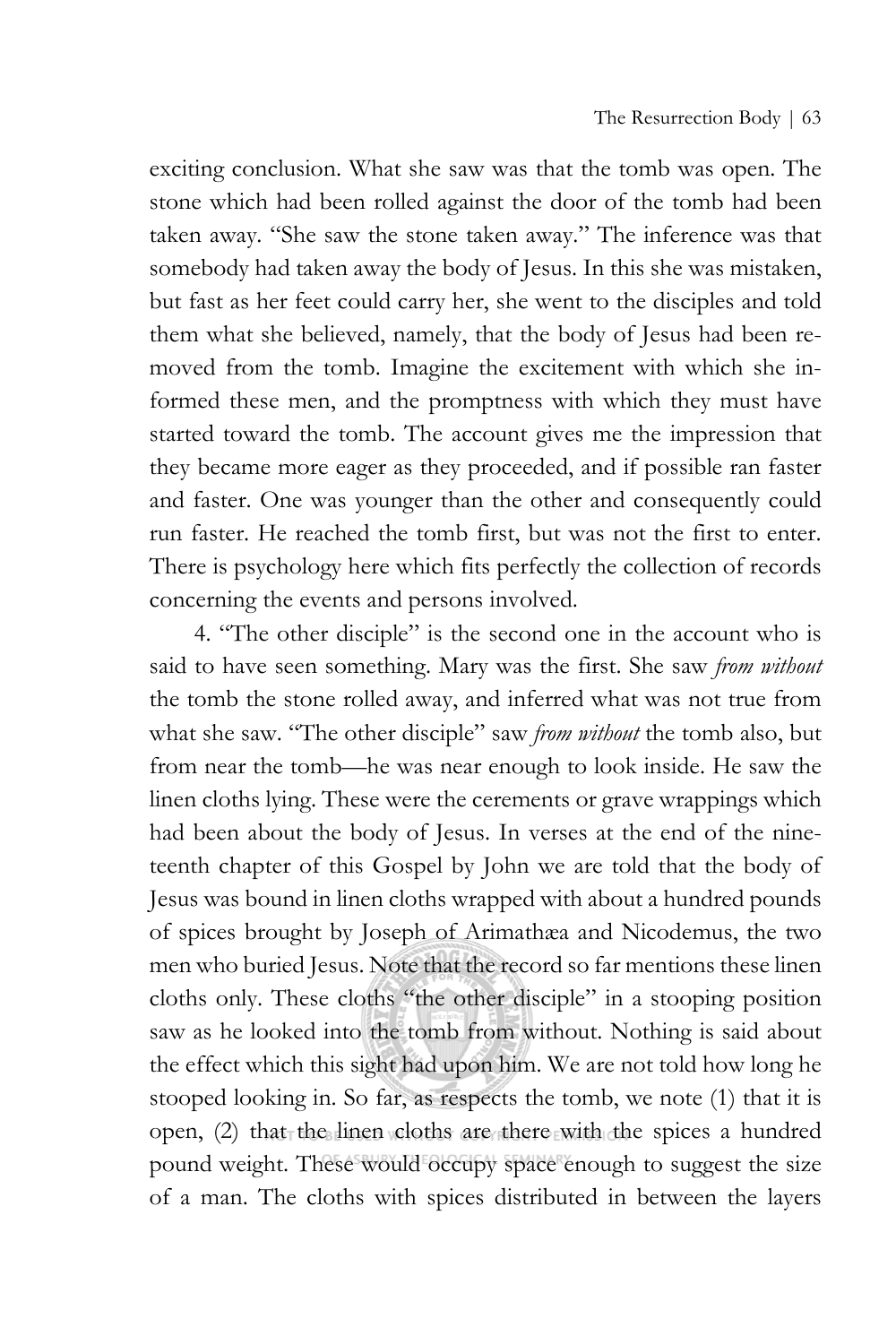would constitute bulk enough to attract and hold the gaze of a lookerin. In what form were they? Let us observe as we proceed.

5. Peter, the disciple of onset, entered the tomb, passing by the one (the disciple of insight) who stood stooping and looking in from without. What did he see? A different word for see is introduced here. Note it carefully. Our Revised translation is "beholdeth." It has the meaning sometimes of to gaze upon inquiringly—to look with eyes wide with intent and great desire to understand. Wonder and amazement may easily be read into it here. What did Peter gaze upon? The linen cloths *and the napkin that was upon His head not lying with the linen cloths but rolled up in a place by itself.* 

The prominence of this napkin is striking—One-tenth of the whole story is given to it at first mention. It must have some special significance. What can it be? Wait until we know what next occurred. "The other disciple" went into the tomb "and saw and believed." What did he see? Evidently what Peter was gazing upon—*the linen cloths and the napkin that was upon His head not lying with the linen cloths but rolled up in a place by itself.* What did he believe? What do you think he believed? If you are not clear about how to answer, pause a minute to note that we have now a third Greek word used for see. It is *perceive.* Mary saw (v. 1) the stone and made a wrong inference. "The other disciple" from the outside saw (v. 5) the linen cloths. The same word (βλέπει) is used there as in v. 1. Peter beheld (θεωρεΐ) the linen cloths and the napkin that was upon His head not lying with the linen cloths but rolled up in a place by itself. "The other disciple," looking upon the same objects upon which Peter was gazing wonderingly and with eager desire to understand the meaning of, *perceived, saw through, understood* (εἶδεν). A third Greek word for see is here employed.

What now do you think he believed? Was it not that Jesus was alive? Is not this clearly the intent of the author of this story? Surely, "according to the scriptures" the body of Jesus came out of those grave wrappings in a supernatural manner.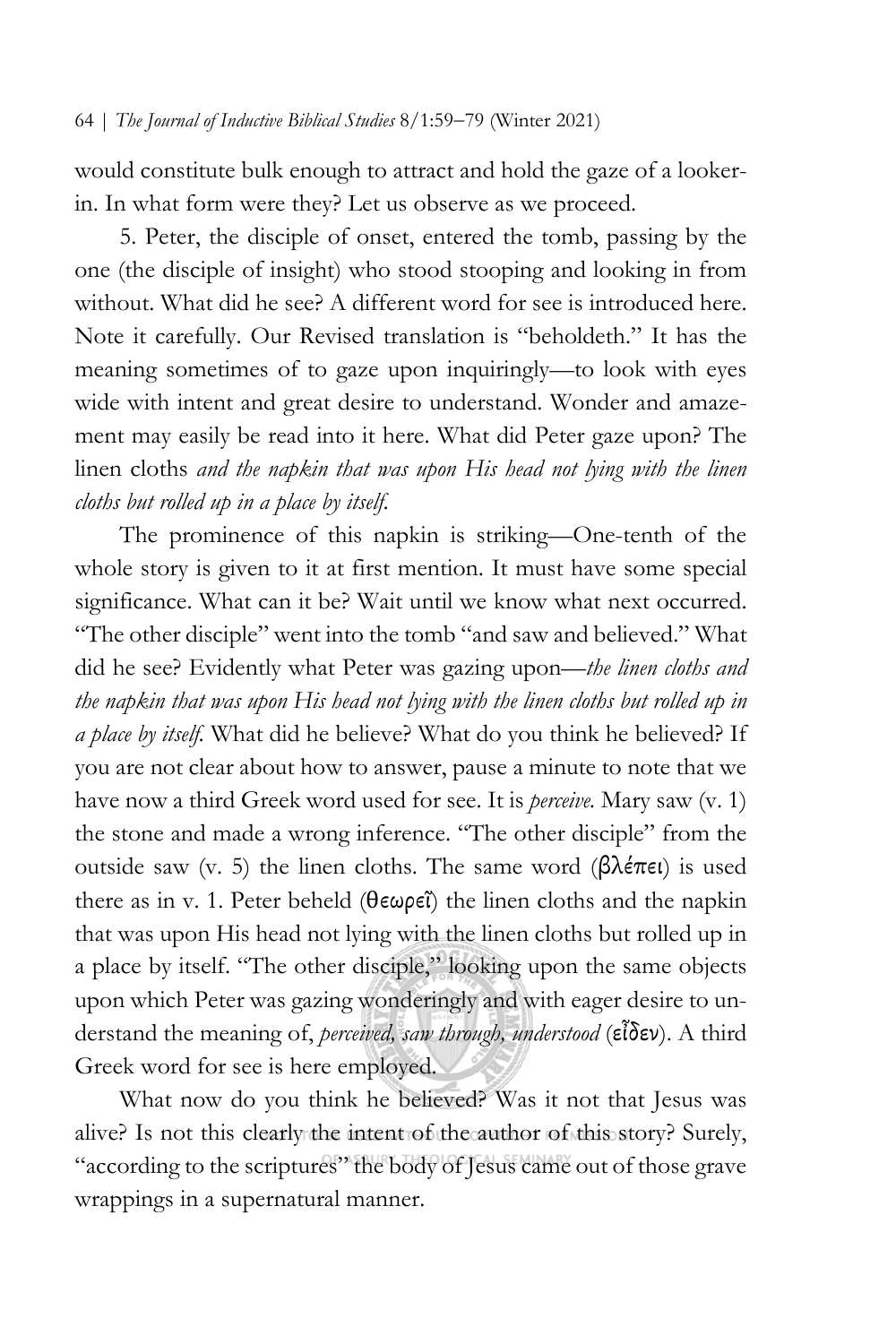The first seer (Mary) made a wrong inference from what she saw. The last seer, the disciple of insight, made a correct inference from what he saw, as was proved by subsequent experiences.

This conclusion is confirmed by the quietness of mind which the closing verse of this matchless paragraph indicates in contrast to the nervous excitement with which it begins.

Pause a moment to review the scene with special reference to the location in the tomb of the grave cloths and particularly the position and form of the napkin that was about the head. The body had been placed either on the left side or on the right side of the entrance and lengthwise. The head had therefore four possible positions, two near the door, one on one side, the other opposite; and two at the far end of the tomb, one on each side. What would be the result of stooping and looking in from the outside? Would it not be likely that only the cloths (the bulky part) which had enveloped the body would be observed? If the head had been toward the door, no matter on which side, the rolled-up head wrapping would not likely be seen from without. It would be hidden by the side wall. If the head had been furthermost from the door, no matter on which side, the same effect would result. From without, one would be likely to observe only the linen cloths. This would be likely because of both the position and size of the napkin that was about the head. From within, one would see both the linen cloths and the napkin that was about the head. One is profoundly impressed by the detailed accuracy of this account.

Some reader may wish to know that the original word, describing the shape of the "napkin that was about his head," indicates that it was "rolled up." The word is **εντετυλιγμένον**, meaning wrapped or twirled. One who has seen an East Indian man's headgear will have an idea of the shape in mind. Only, instead of the wrapping being about the crown of the head, it would be about the entire head. It would have much the shape of a hollow ball with an opening at one side having the diameter of the neck. Many have the mistaken idea that this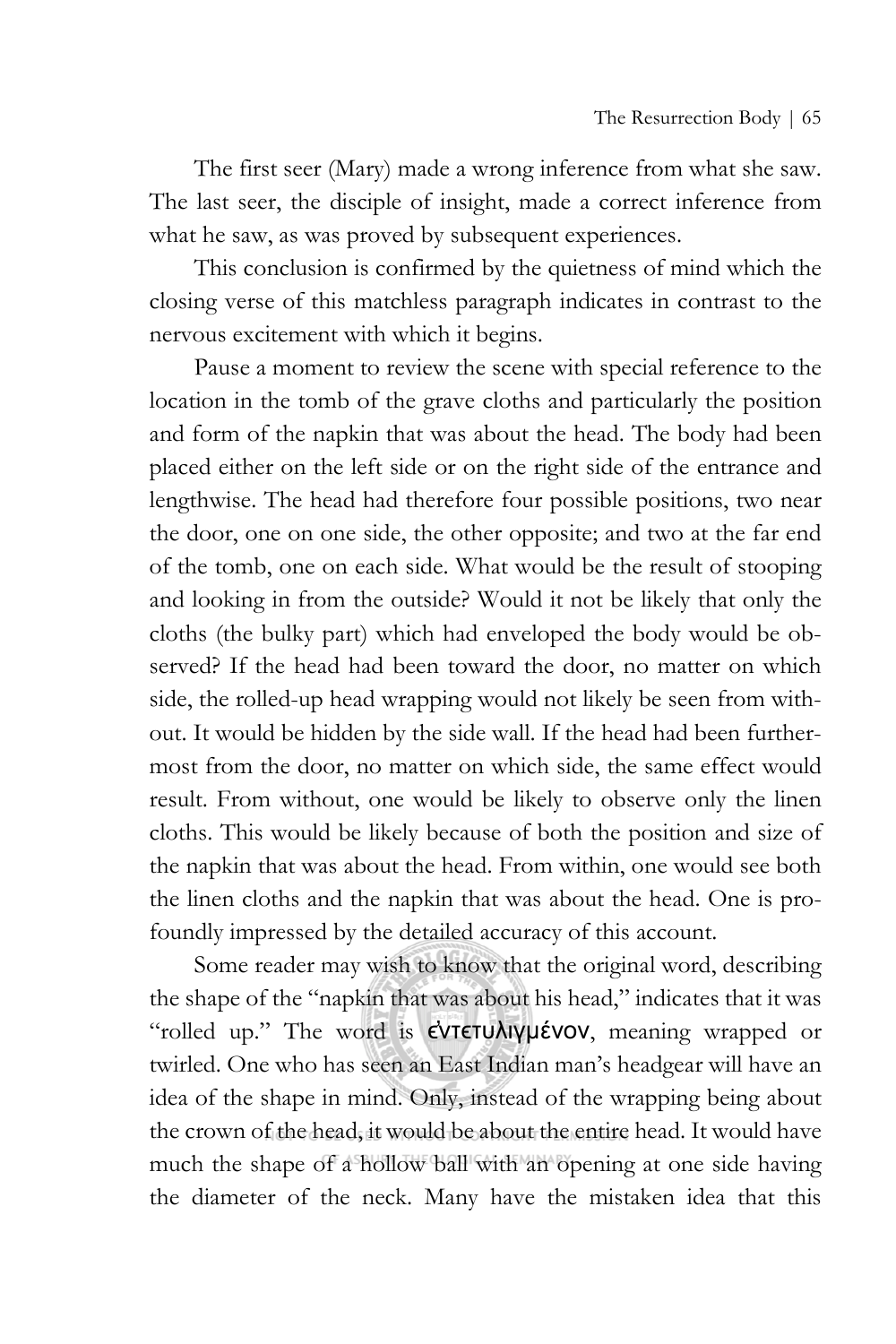"napkin" was folded up by Jesus Himself after He rose from the dead and laid on the shelf where His body had been, very much as a table napkin is folded and laid beside one's plate. This is sometimes cited as evidence of composure of the part of the risen Saviour, and a proof of leisurely departure from the tomb! Such thought is certainly far from the meaning conveyed to the women and the disciples as they looked upon the place where the Lord lay.

# **The Empty Tomb in the Gospel by Matthew**

"His own new tomb, which he had hewn out in a rock," are the words used (Matthew 27:60) to describe the resting place of the body of Jesus, which Joseph of Arimathaea had provided. Having wrapped the body "in a clean linen cloth," he laid it in place. He then rolled a great stone to the door of the tomb and departed. There is enough difference here to indicate independence of the account in the Gospel by John, but no difference which is so great as to constitute departure from accuracy in either.

Two of several women who observed this burial were Mary Magdalene and "the other Mary." Other accounts (see Mark and Luke) make it obvious there were several women with them (see also Matthew 27:55). These were those who had ministered to Jesus when in Galilee, and had followed Him to Jerusalem. It is altogether natural for us to suppose that together they planned to visit the tomb as early as possible after the Sabbath. What would have been more likely? Let us follow them carefully.

By the authority of Pilate, on request of the chief priests and Pharisees, the tomb had been sealed and a guard had been furnished to prevent robbery. These enemies remembered the statement that Jesus had made about rising from the dead after three days. Strange that the disciples had forgotten? Yes and no. There is the profoundest psychology here. Real life presents the most unexpected contraries. Work it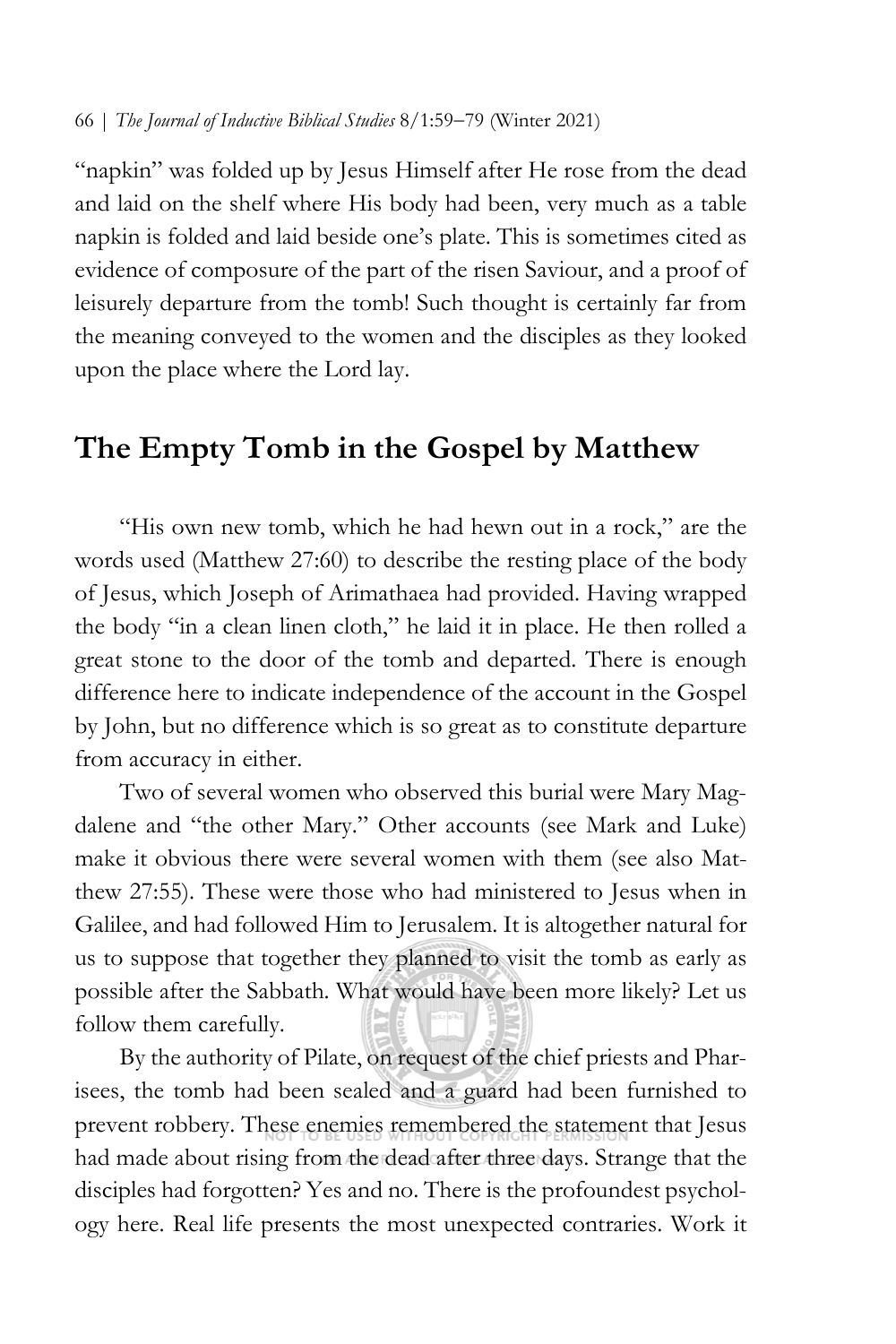out sometime for yourself. How can we believe this story to be a fabrication? Who would weave out of imagination such a combination of ideas?

The account is as follows (Matthew 28:1–8):

"Now late on the Sabbath day, as it began to dawn toward the first day of the week, came Mary Magdalene and the other Mary to see the sepulchre. And behold, there was a great earthquake; for an angel of the Lord descended from Heaven, and came and rolled away the stone, and sat upon it. His appearance was as lightening, and his raiment white as snow; and for fear of him the watchers did quake, and became as dead men. And the angel answered and said unto the women, Fear not ye; for I know that ye seek Jesus, who hath been crucified. He is not here; for he is risen, even as he said. Come, see the place where the Lord lay. And go quickly, and tell his disciples, He is risen from the dead; and lo, he goeth before you into Galilee; there shall ye see him; lo, I have told you. And they departed quickly from the tomb with fear and great joy, and ran to bring his disciples word."

Keep in mind the presence of the guards as we proceed. It is daybreak on Easter morning. The group of women who had watched the burial approached the tomb. It is sealed. As they draw near, there is an earthquake. All are greatly frightened. Their fear is increased by the sudden opening of the tomb. An angel rolls the stone off to the side and sits upon it. His appearance is like lightening and his raiment as white as snow.

The guards fall to the ground as dead men. In great excitement Mary Magdalene, her attention being concentrated upon the open door of the tomb, suddenly turns and runs to bring the disciples word. She reported to Peter and John in the words: "They have taken away the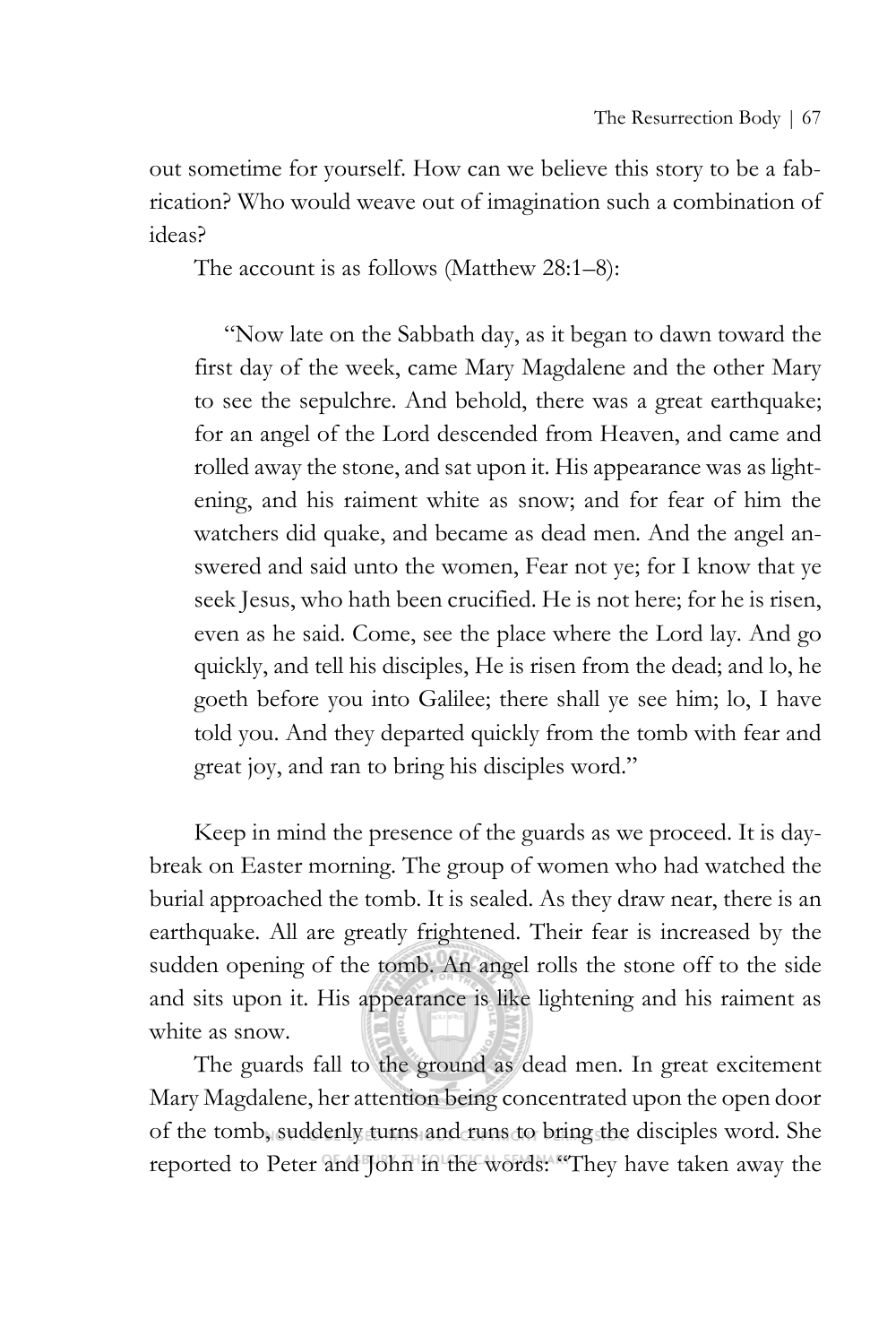Lord out of the tomb, and we know not where they have laid him" (John 20:2).

The other women of the group hear the angel say: Do not be afraid. I know that you seek Jesus. He is not here. He is risen. Come, see the place where the Lord lay.

What is here involved of interest on the question of the resurrection body? Two things especially. First, that the resurrection body left the tomb *before* the stone was rolled away! It was not necessary that the door be opened before the Lord of Life could come forth from the grave. It was impossible to imprison His body of glory. Bindings of head, hand and foot, walls, the seals, guards, a great stone at the door these were nothings to Him who had been raised in power. The stone was rolled away not to let the Saviour out, but rather to let the women and the disciples in! Why enter? For evidence therein of the fact of resurrection. The angel bade them enter, calling especial attention to the place where the Lord lay. What was on that stone shelf to observe? The grave wrappings were there, in such form, as we have learned, as to indicate the departure of the body therefrom without disturbing them. They lay there mutely but conclusively testifying to the fact that the body had not been violently removed, but rather of its own volition had leaped through and out of the cerements and through the walls into the fresh air of the new Easter morning. This is the only appropriate manner of action for the Prince of Life in the initial instant of entrance into victory over death.

This interpretation is consistent with and important consideration respecting the guards in relation to the approaching testing time about the preaching of the resurrection. There is thus no period of time, not even the shortest, after the tomb is opened, when witnesses representing both enemies and friends are not present to verify the facts. The guards on the one hand and the women on the other, both witness the opening of the grave. No room is left for controversy about what happened or concerning the contents of the tomb. The body was there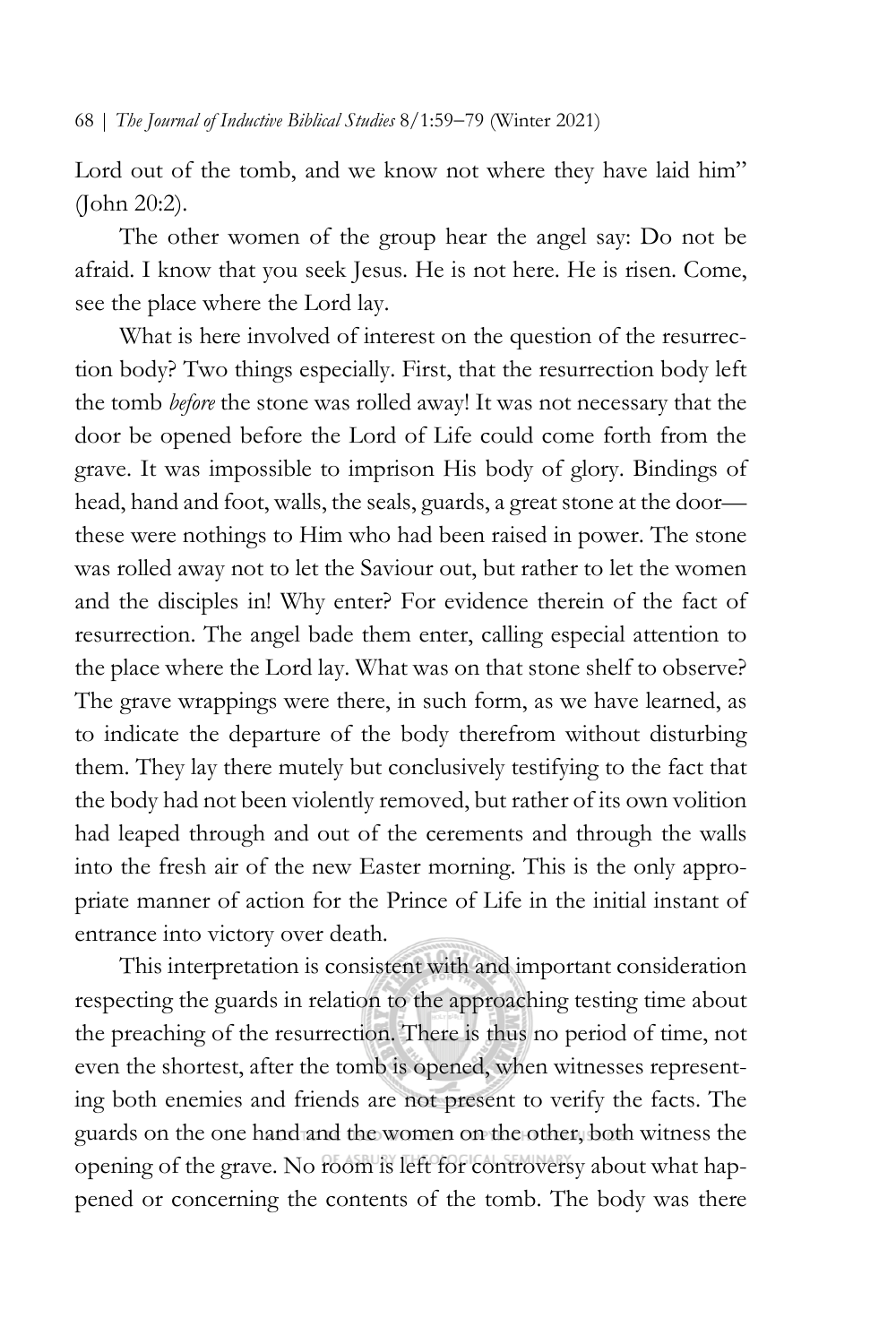when the tomb was sealed. It was not there when the seal was broken. The linen cloths were there and spoke their own message, confirming the word of the angel.

Certainly there was continuous provision during those stirring, exciting hours against misrepresentation of the truth. It is gratifying to discover that it was this company of devoted ministering women from Galilee who were the first to hear the angel say: "He is risen," and to receive the invitation to verify his statement by inspection of the tomb. Favored Galilee of the Gentiles! To thee in darkness came the light of life. Honored handmaids of the Lord of Glory! We hail you among the blessed, and follow the story of that first Easter with eager interest.

# **The Empty Tomb in the Gospels by Mark and Luke**

Eager desire is present to indicate points of harmony in these two accounts which go a long way toward assurance that the records are not only reliable, but also accurate when each is regarded from its own angle of vision, and its particular objective in narration. But limited space requires the greatest brevity. One point only therefore is noted. Both of these accounts refer to the inside of the tomb and particularly to the place where the body had been laid. In Mark the angel specifically directs attention to "the place where they laid him." In the Luke account, we read: "They entered in and found not the body…. But Peter arose, and ran unto the tomb, and stooping and looking in, he seeth the linen cloths by themselves." The women were "perplexed" and Peter "wondered" at what was seen. Thus all four evangelists recognize the significance of the evidence of resurrection presented *within the tomb.* NOT TO BE USED WITHOUT COPYRIGHT PERMISSION

*Suggestion:* Study carefully this company of women from Galilee, who are present on the evening of the crucifixion and on the morning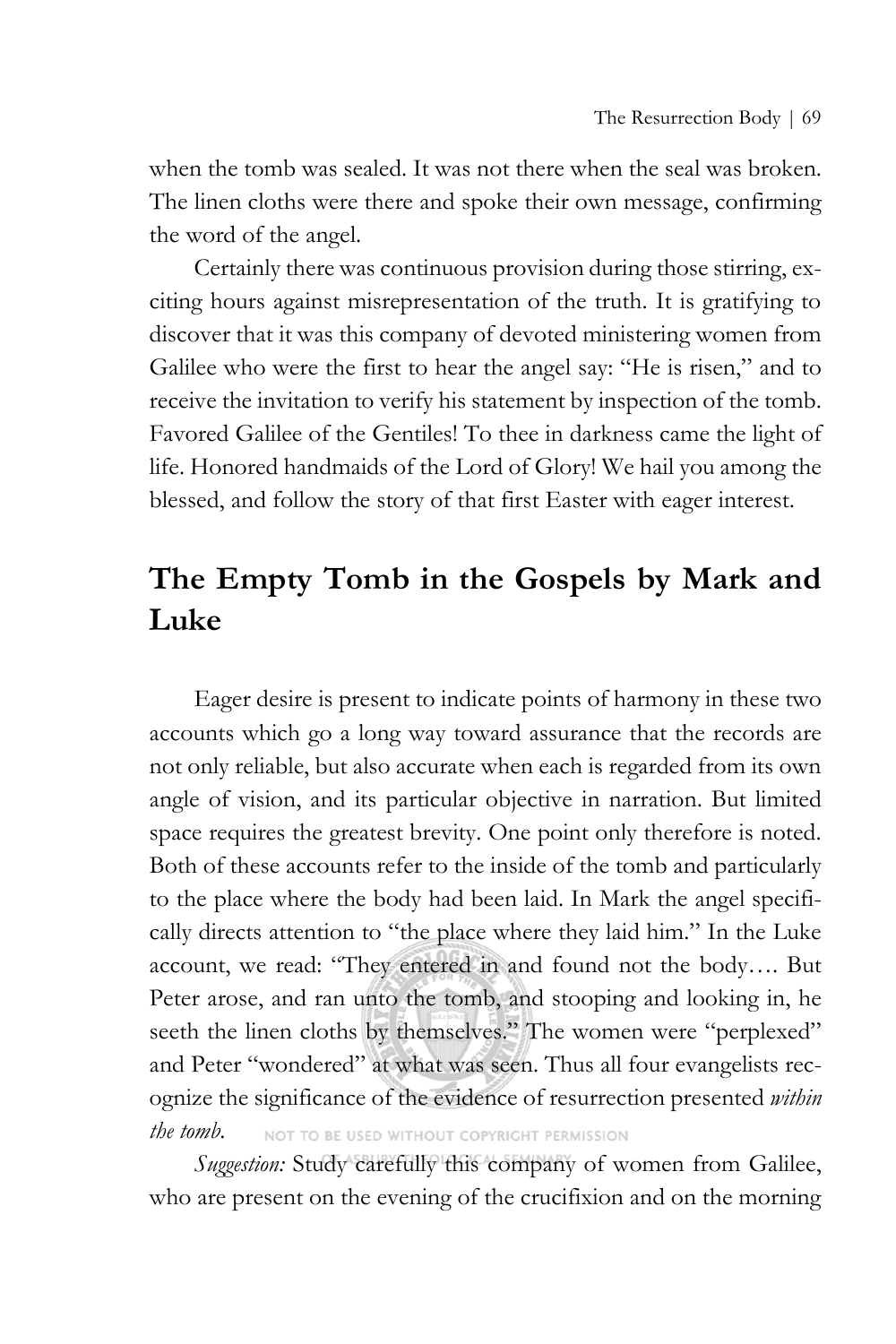of the resurrection. It is confidently believed that as they approached the tomb they saw it opened; as they entered the tomb they witnessed evidence which the grave cloths afforded, that the body had not been violently removed. On the contrary, they were face to face with proof that the body had supernaturally left the winding sheets intact. Even the head roll remained in its original shape. It had only fallen back in a place by itself when released by the body of Jesus at the instant of its change from a dead body to the resurrection body. Then on their way from the tomb, Jesus himself met them and said, All hail! Again we are constrained to exclaim: Blessed among women, O early rising company from Galilee! Your eyes have seen in succession what no other human eyes have beheld—the new tomb, the closed tomb, the sealed tomb, the tomb opened, the open tomb, within the open tomb. Your testimony concerning it brings comfort to many even in this time remote from your day.

## **The Appearances: A Condensed Survey**

No particulars are recorded concerning the appearance of our Lord to James and Peter individually. Paul names them both (in I Corinthians, fifteenth) as having been favored as individuals. Paul's own experience is related in the book of the Acts. The first chapter of Paul's Epistle to the Galatians is suggestive here. We wonder what he, Peter and James talked about during those two weeks spent together at Jerusalem. We may be reasonably sure that they visited the tomb together and that Paul eagerly questioned them both concerning their personal experience with the risen Lord.

## *Easter Morning*

NOT TO BE USED WITHOUT COPYRIGHT PERMISSION OF ASBURY THEOLOGICAL SEMINARY

Our Lord appeared to Mary in the garden. Read the account in John, twentieth chapter. It is not necessary to believe, as some assert,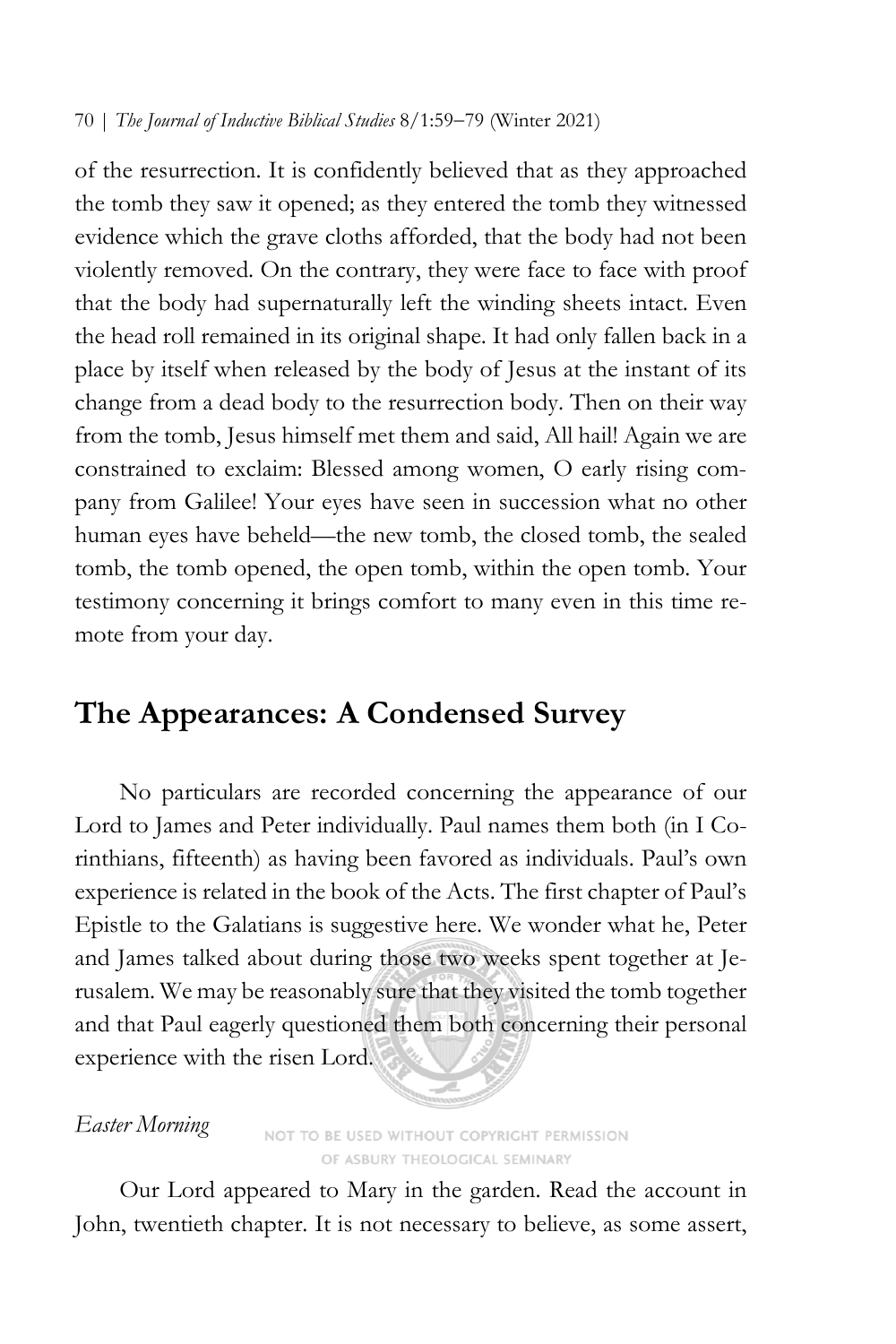that Jesus was dressed in the garb of a gardener. This may have been the case, for in His new mode of existence He was capable not only of appearing and disappearing, but also of appearing in different forms. Mary was weeping. Her tears may have partially blinded her eyes. Moreover, she was not expecting to see the Lord and she was painfully preoccupied. We often have seen intimate friends whom in fact we have not seen. Our eyes have been holden by thought. Mary's recognition of her Lord was met by a word of Jesus which is usually given a strained and unnatural interpretation. Why not make the statement, "Take not hold on me, for I have not yet ascended unto the Father," fit into what follows, and understand it to mean merely this: Do not try to detain Me here, Mary, in the fear that you will never see Me again. I am not immediately ascending to My Father. You will see Me again. Do not remain here longer now, but go unto My brethren, and say to them, I ascend unto My Father and your Father, and My God and your God. This is in perfect harmony with other directions given to the disciples to meet the Lord in Galilee.

## *Towards Easter Evening*

The story of the two on the way to Emmaus may be allowed here to furnish only two of many most interesting observations. These men, slow of heart to believe the Easter message, although on their own testimony they had heard that He was alive, became men of the burning heart as Jesus Himself opened to them the Scriptures concerning Himself. The body of the resurrection according to this account, was capable of appearing in such a fashion as to escape identification for the time being; to make itself recognizable at will, and at will to vanish out of sight!

> NOT TO BE USED WITHOUT COPYRIGHT PERMISSION OF ASBURY THEOLOGICAL SEMINARY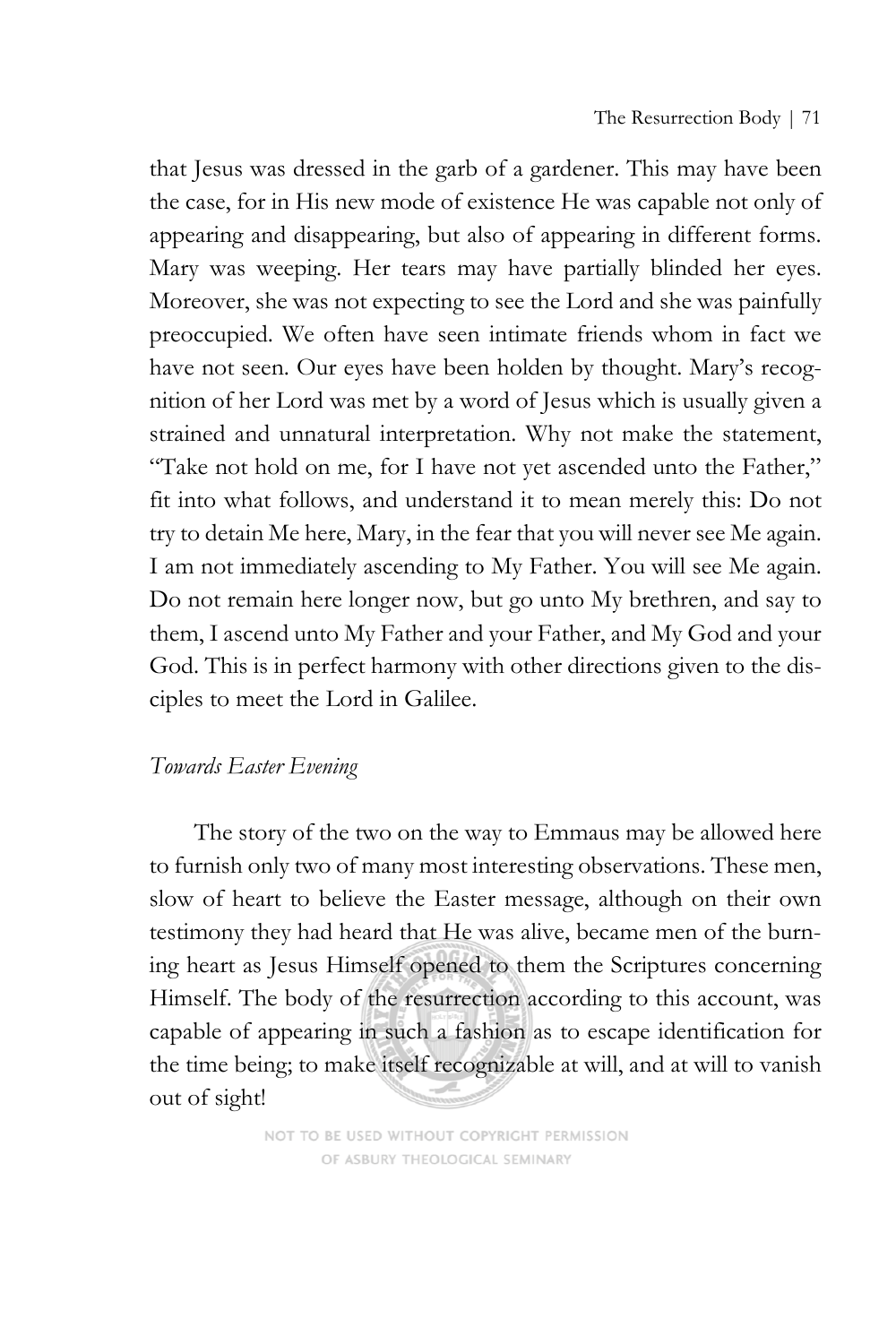## *The Evening of Easter*

The appearance to the ten (John 20:19-23) is significant for our present purpose in one respect especially. The record indicates that the doors were securely fastened. The original language is significantly strong here. The disciples feared the Jews, and with special care had made fast the door. This fact adds interest to the statement that Jesus "came and stood in the midst and said: Peace be unto you." He proved to them that the body of the resurrection was the same body in a real sense by showing them His hands and His side. He proved to them that it was different in a real sense by coming into the room in a supernatural manner.

## *A Week Later*

The doors were bolted a second time. Thomas was present with the ten. Again Jesus comes into the room in His resurrection body. It is consequently different from His body before His death. Yet it is identifiable as the same, for the wounds are there both in His hands and feet and also in His side.

The wounds of our Lord in His new body, which remain forever to tell the story of redemption procured by the sacrifice of life, suggest the appropriateness here of the following striking, challenging statement of the social significance of the body.

"The Christian doctrine of the resurrection gives the most important emphasis to the social significance of the body. We need to look more closely at the structural meaning of the saint's glorified body. It is, on the one hand, a spiritual repetition of the body of his temporal probation. Thus comes the accentuation of the distinct person himself. Never is he to lose connection with his own past. Not only by memory, but by his very objective life itself,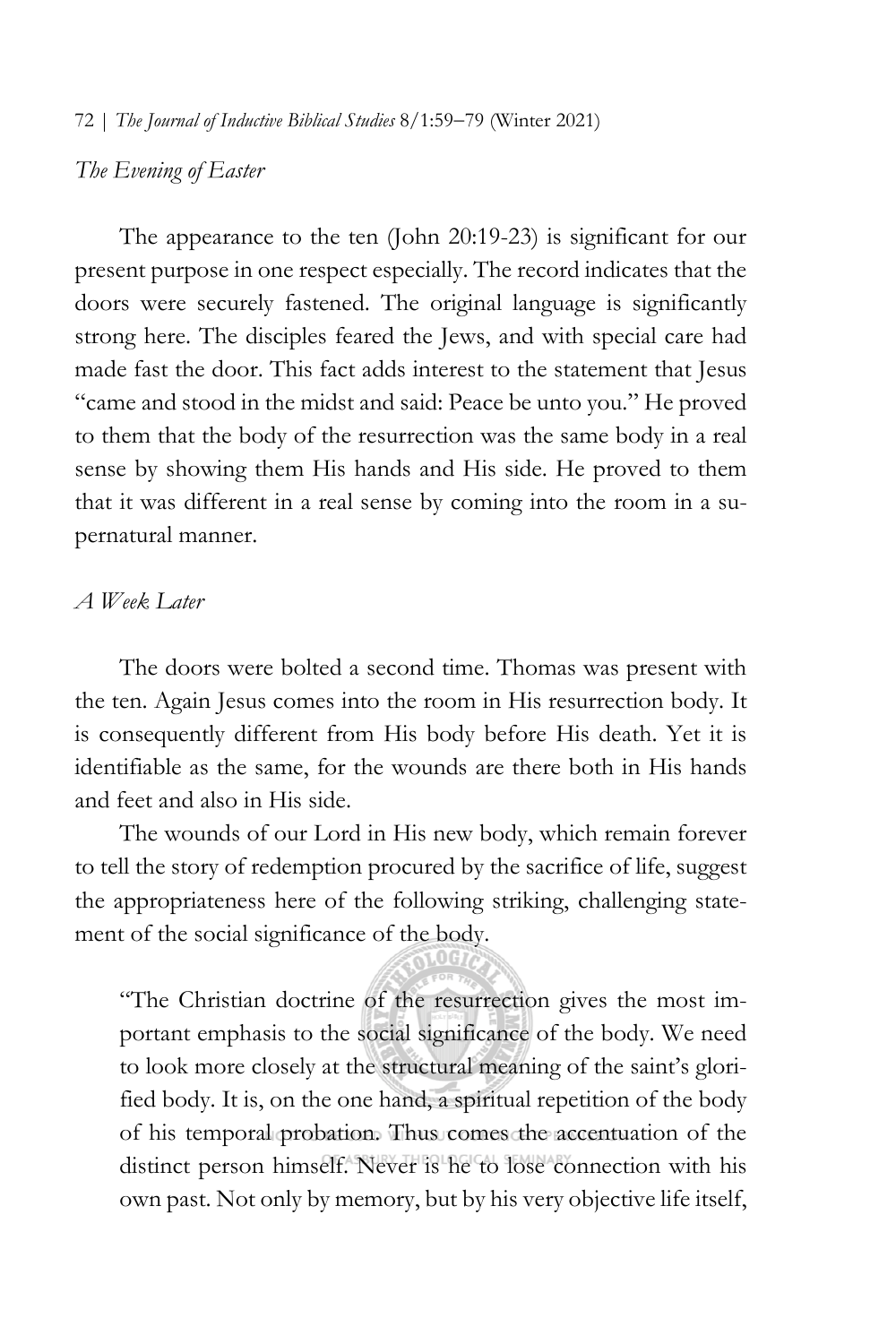he is to be reminded that he is the same man who lived that life on earth. Most seriously I urge you to work out the wholesomeness of this thought, that the line of identity is everlastingly sacred, that no man, in all the solemn eternities can begin all over again.

"Not only so, but this repetition of the earthly body is a perpetual objective insistence upon the fact that every redeemed man once belonged to that old Adamic race which was broken up by death and because of sin. Thus, the entire social life of the new race will ever suggest the sad history of the old race. No saint can ever make a gesture, or look into the face of another saint, without projecting large hints of the story of a costly redemption. Indeed, the whole objective life of the saints in glory is so planned that it has memorial force, like a great Sacrament." (Curtis, *The Christian Faith.*)

## **"Driving a Stake"**

Our thesis is that the Easter faith and the Easter message are inseparable. They stand together or they fall together. We believe there is good reason for accepting the Easter message as true, and in consequence exercising the Easter faith.

Let the nature of the message be clearly apprehended. We have had it defined by Professor Harnack who rejects it. It is the empty tomb together with the appearances of Jesus in the body of the resurrection according to the Scriptures.

A certain very successful Bible class teacher became well known and popular because of his method of "driving a stake" in each lesson. By this is meant that he seized upon a great fact or truth each time and held to it, driving it home in the minds of the members of the class, and relating up to it every other part of the lesson.

Let us follow his example and "drive a stake" in our study of the resurrection. The fact to begin with, to stay with, to go from, to return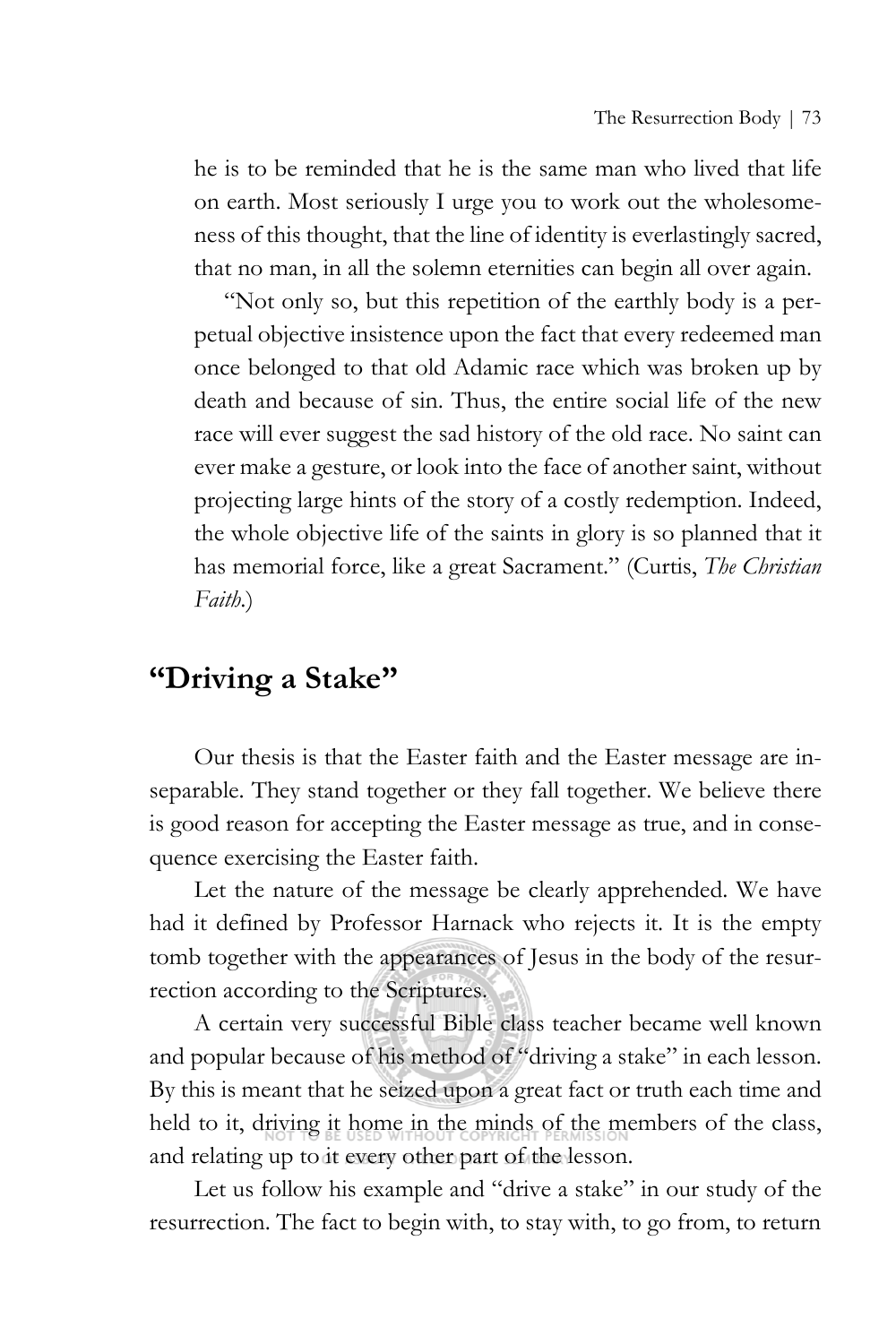to, to be always in sight of, and in the light of which to decide, is the fact that the first Christian community was convinced that Jesus Christ was alive from the dead in His resurrection body. The fact of belief in the resurrection by the first generation of Christians (and by resurrection according to the Scriptures is always meant the reunited spirit and body, the body being both the same and different, not a resuscitated body but a resurrected body)—the fact of belief in the resurrection of Jesus by the early Christians is almost the most obtrusive feature of the New Testament. Certainly it is regarded as the most important fact there recorded. It is the cardinal doctrine there found. The four Gospels reach their climax in the announcement of it and the citation of the evidence of it. The book of the Acts teems with testimony to the same effect. The Epistles are full of resurrection assurances, and the Apocalypse everywhere records the conviction that He who was dead is alive forevermore.

The problem of the rejectors of the message is to account adequately for this fact of belief on the part of the first generation of Christians—those living, say, from 30 to 70 A.D. Charles Reade remarks that "to accept an inadequate explanation of an undeniable fact is credulity in one of its worst forms." We agree with this principle.

This fact of the belief in the resurrection of Jesus by the first Christian community is the more remarkable because of certain accompanying facts. It is the chief fact of a heap of facts. Consider that the resurrection, as this first group believed it, was not anticipated. Jesus died on the cross, and His disciples had given up hope. Nor was the resurrection believed when first reported. The story appeared to them as an idle tale. "Some doubted" even after they saw Him. The records give us the impression that the people of those times were quite cautious about accepting as true reports of great happenings, especially of this particular event in question. There were bitter opponents. Those who believed suffered for their belief. Some of them went to death on account of it. All were enthusiastic about it and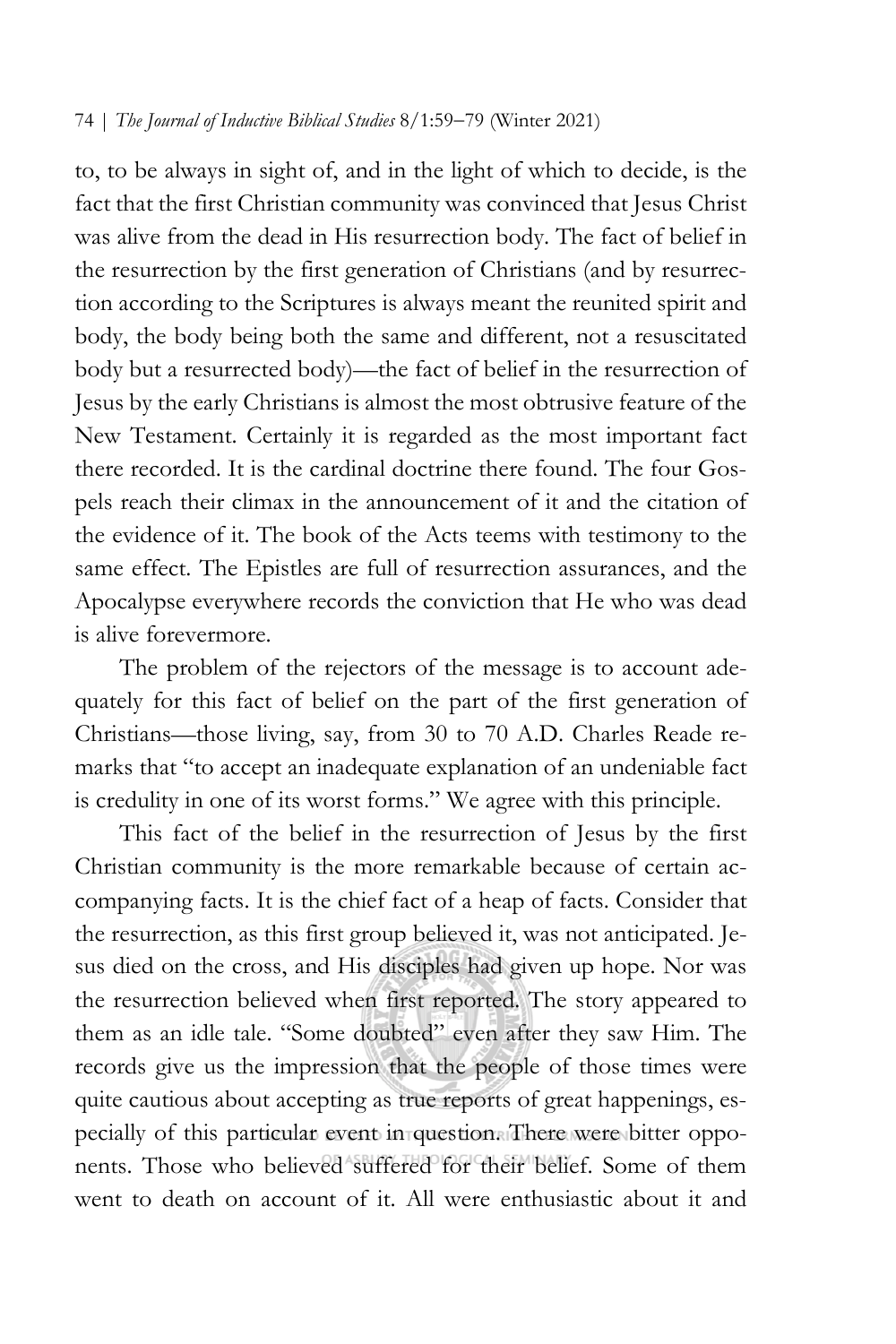sought successfully to persuade others to believe it. The company rapidly increased in size. Many believed. Among them were unlikely ones. Priests, the most difficult to persuade, are mentioned as having become members of the Church in large numbers. Then there is Paul. He was not expecting the resurrection. He rejected it. He became convinced of it. He was revolutionized by it. He preached it. He suffered for it and died a martyr to it. His life demonstrated the power of it. He insisted that he and his fellow Apostles were first-class liars or the resurrection was true. Paul was a first generation Christian. He must have had a sufficient basis for his belief. Will the theory of fancy, or the theory of fraud, or the phantom theory, explain it?

# **Keep Driving the Stake**

This pivotal fact of belief that Jesus rose from the dead, on the part of the first generation of Christians is undisputed.

Strauss says: "Only this much need we acknowledge, that the Apostles firmly believed that Jesus had risen." He also says: "Without the faith of the Apostles in the resurrection of Jesus, the Church would never have been born."

Schenkel, a most scholarly rationalist, says: "It is an indisputable fact that on the early morning of the first day of the week following the crucifixion, the grave of Jesus was found empty. It is a second fact that the disciples and other members of the Apostolic Communion were convinced that Jesus was seen after the crucifixion—we will admit this; it is all we have to admit."

Dr. Schmiedel agrees with Strauss and Schenkel. He starts with the one fact of which he is sure, that the followers of Jesus believed that they had seen Him. He even believes that some of the disciples believed they saw and felt in reality the wounds which Jesus received on the cross.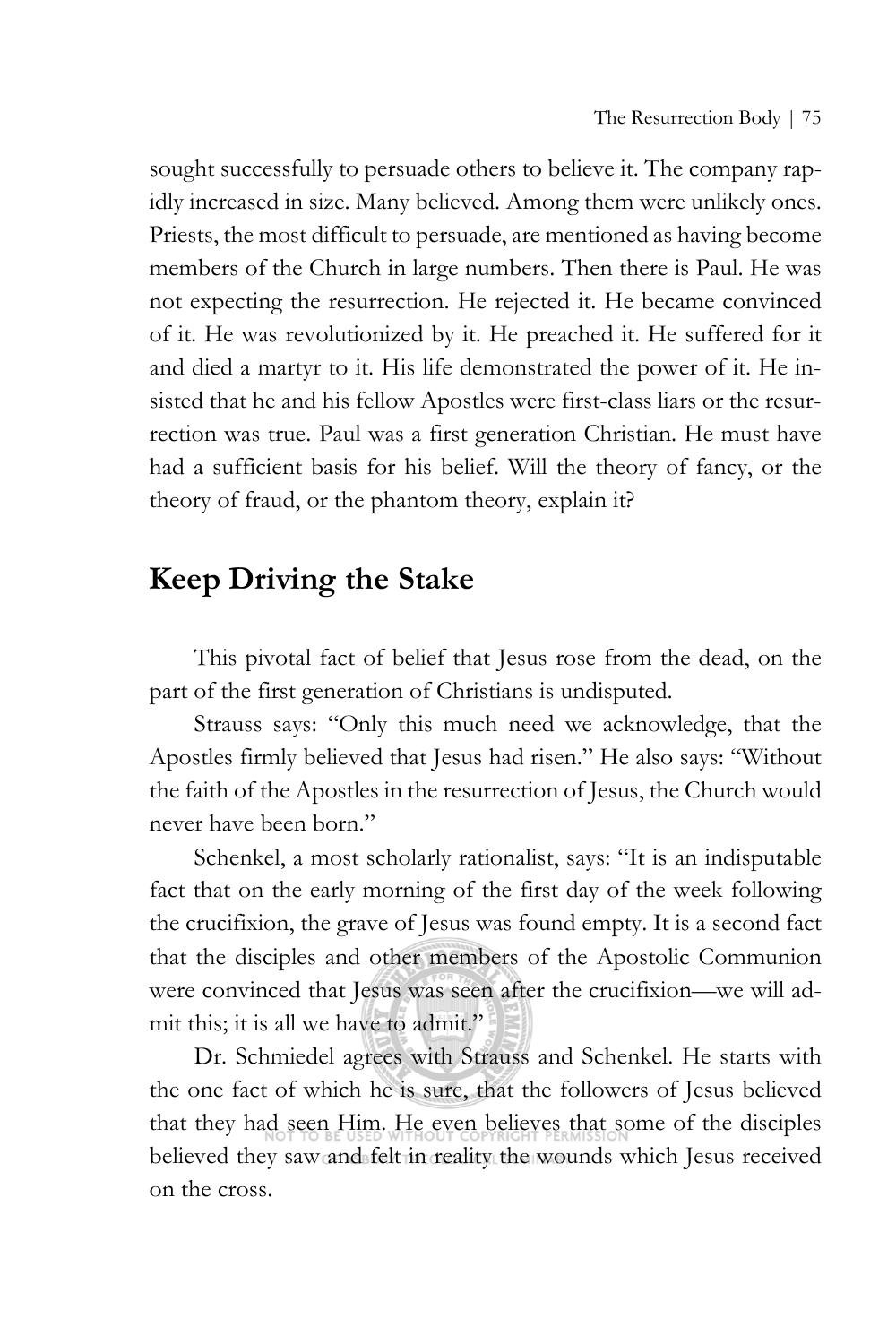The testing sentence of Charles Reade is certainly in place here. "To accept an inadequate explanation of an undeniable fact is credulity in one of its worst forms." We repeat:

What is undeniable fact? It is that the first Christian community the believers from 30 A.D. to 70 A.D. were convinced that Jesus WAS ALIVE FROM THE DEAD.

Dr. Fairbairn truly says: "We reach the conclusion that on the terms fixed and defined by Modern Criticism, there is, on the supposition that Christ did not rise, no sufficient explanation of the origin of our belief. It is impossible to account for it and save the honesty and rationality of the men."

Dr. James Orr agrees also by saying: "The fulcrum is still wanting by which this fundamental conviction of the earliest Christian community can be lifted from it place."

Professor T. R. Glover, of St. John's College, Cambridge, in an article in the Constructive Quarterly, on *Immortality and the Person of Christ*, uses the figures of a tunnel to describe a certain gap in our knowledge of the Church's history. He calls our attention to the fact that the group of men we meet in the Epistles and the Acts are the same we meet in the Gospels, but they are greatly changed. The train passed through a tunnel. We saw it before it entered and after it left. The same people were in it before and after; but something happened in the tunnel. We must, if we are to remain honest, admit that something very exceptional and very signal happened, for it has changed the history of the world.

# **Bases of Rejection**



We maintain that those who deny the fact of the resurrection of Jesus Christ as reported in the Scriptures, as well as those who in the present time do so, are without justifiable grounds for such denial.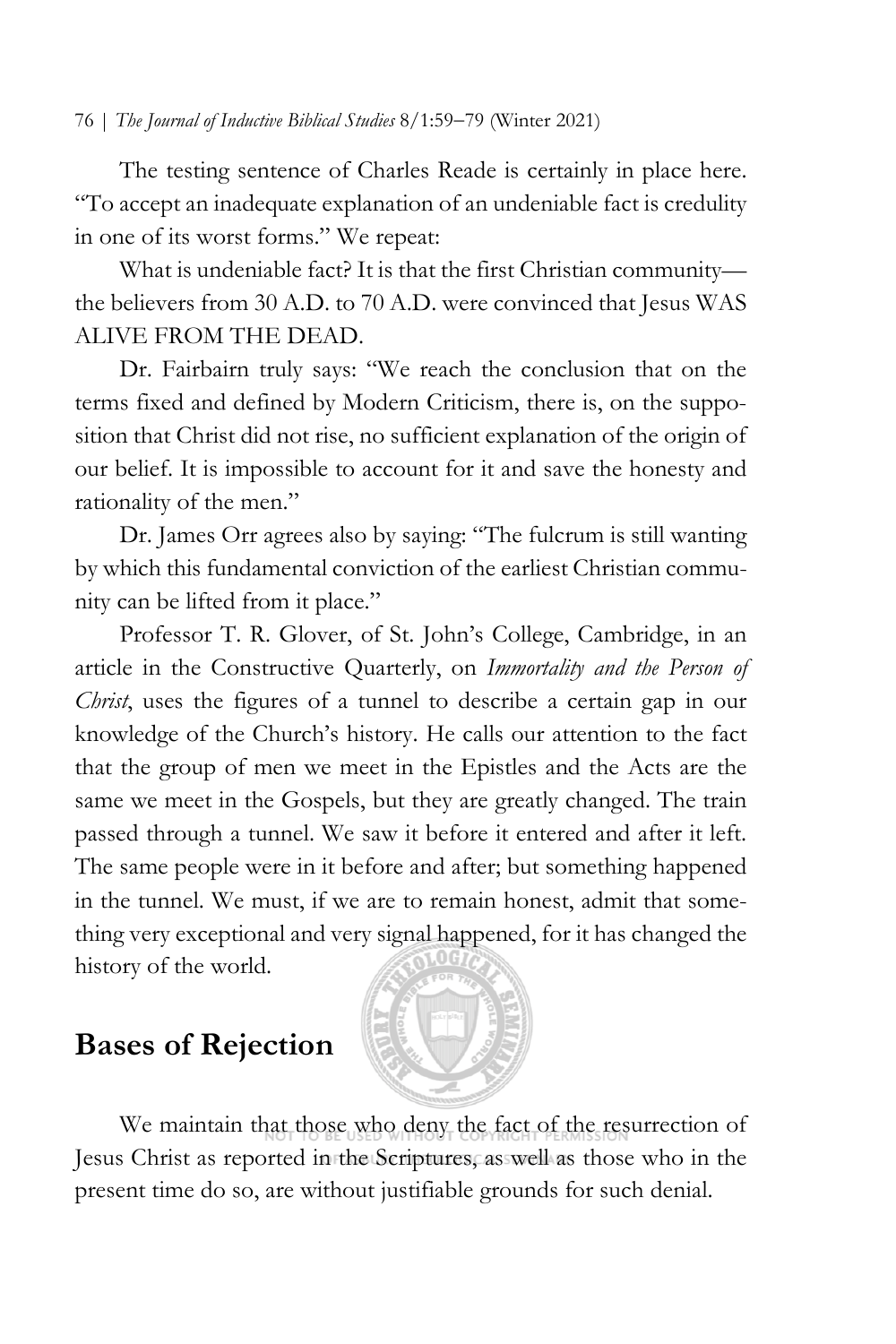One of the best short discussions of the grounds for accepting the resurrection as a fact is found in the eighteenth chapter of Dr. A. M. Fairbairn's *Studies in the Life of Christ.* He mentions four explanations which have been offered of belief in the resurrection of Jesus on the part of the first Christian community. To aid the memory they may be called:

> The Theory of Fancy, The Theory of Fraud, The Theory of Phantom, The Theory of Fact.

The Theory of Fancy, more commonly known as the Swoon Theory, is that actual death did not occur; that Jesus by some unexplained means appeared to His disciples after He was supposed to have died, and that from this arose the report that He was risen from the dead. This theory was made prominent by the adherence of Schleiermacher. Paulus also was an exponent of it. Strauss, the noted rationalist, to the satisfaction of most people, demolished the theory by his well-known passage from which I quote the following:

"A half-dead man, crawling about, sickly, in need of a physician and a nurse, could never have made upon the disciples the impression of his being the Lord of life, nor changed their mourning into exultation."

It is very interesting to observe how the Gospel narratives emphasize the fact of the real death of Jesus. It would almost seem that the attempt to account for the belief by the Swoon theory was anticipated by the guiding Spirit of God when the records were made.

The Theory of Fraud, which is to the effect that the disciples stole away the body by night and gave out the report of the resurrection, has been abandoned as absurd. It is mentioned in the twenty-eighth chapter of the Gospel by Matthew. Variations on this, affording illustrations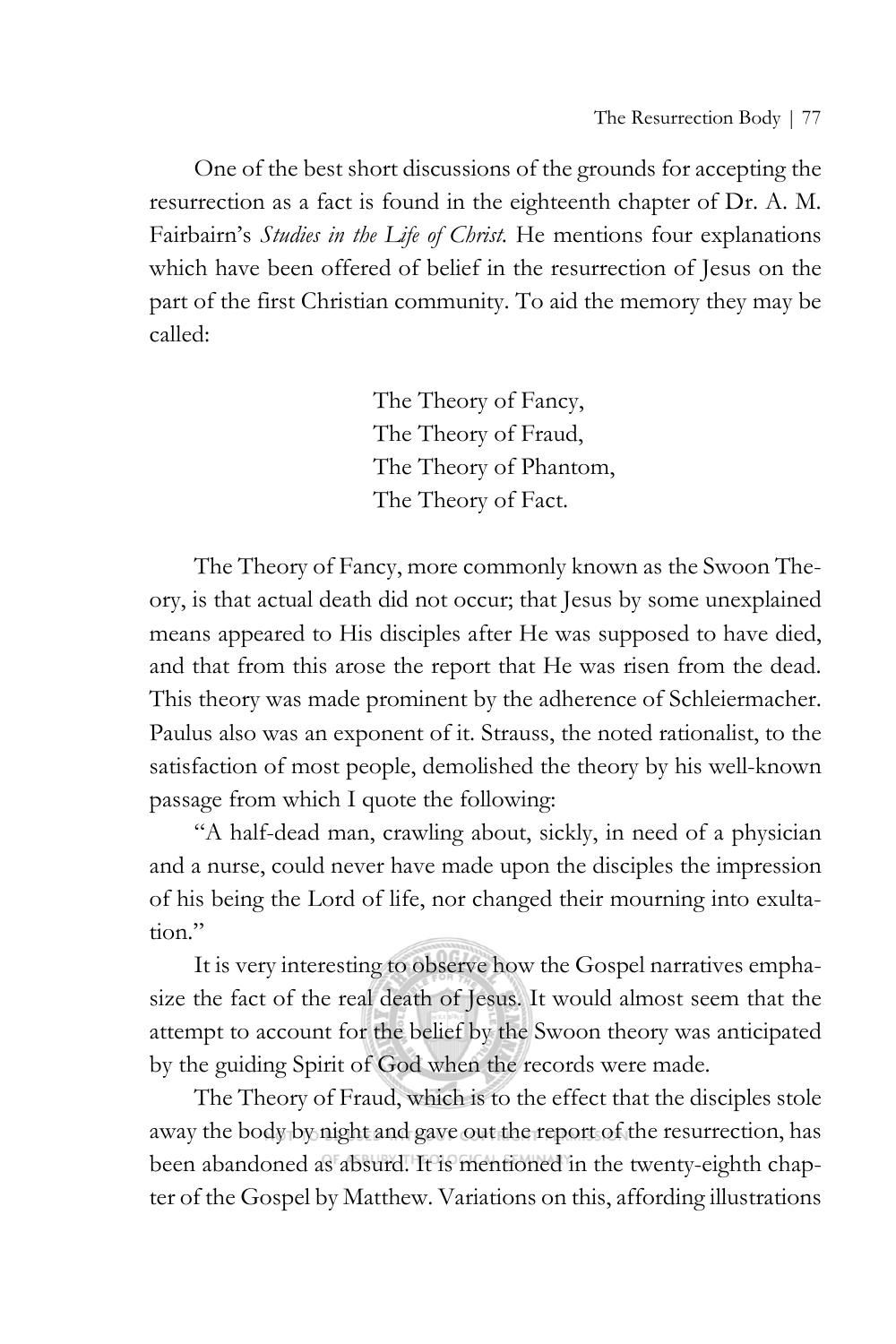of the strange extremes to which credulity will go for the purpose of explaining away facts which do not fit theory, are seen in Oscar Holtzman's suggestion that Joseph on reflection removed the body to another tomb, and Kirsopp Lake's idea that the women went to the wrong tomb and a young man who happened to be near said to them: "Over there, not here!" In this connection, we recall that sentence of Carlyle: "O man, great is thy infidel faith!" We recall also the words of Sir Robertson Nicoll: "It is easier to believe in the supernatural than in the impossible."

There remain the two theories—the Phantom Theory and that of Fact. The Phantom Theory in one or another of its forms is the favorite and last resort of rejectors of the fact.

The theory of Keim, who invented the expression "Telegram from heaven" is a variation of the Phantom Theory. It is to the effect that when the disciples believed that they had seen Jesus, they did not really see Him, but only a visionary image. "The visionary image," says one in reviewing Keim's theory, "was produced in their souls immediately by God, in order that they might be assured that Jesus was risen." Holders of this theory of course believe that the body of Jesus remained in the tomb.

Dr. Schmiedel in his article on the Resurrection and Ascension in the *Encyclopedia Biblia* says: "Any attempted explanation presupposes an insight into the subjective experiences that can perhaps never be completely attained; it demands, therefore, the greatest caution. It cannot, however, be left unattempted…. For all that has been said in the foregoing paragraphs, the most that can be claimed is that it proves the possibility—the probability if you will—of an explanation from subjective visions."

The difficulties manifestly attending such an explanation are great. The explanation presents greater difficulties than its removes. They have led the rejectors of the fact of the resurrection to attempt